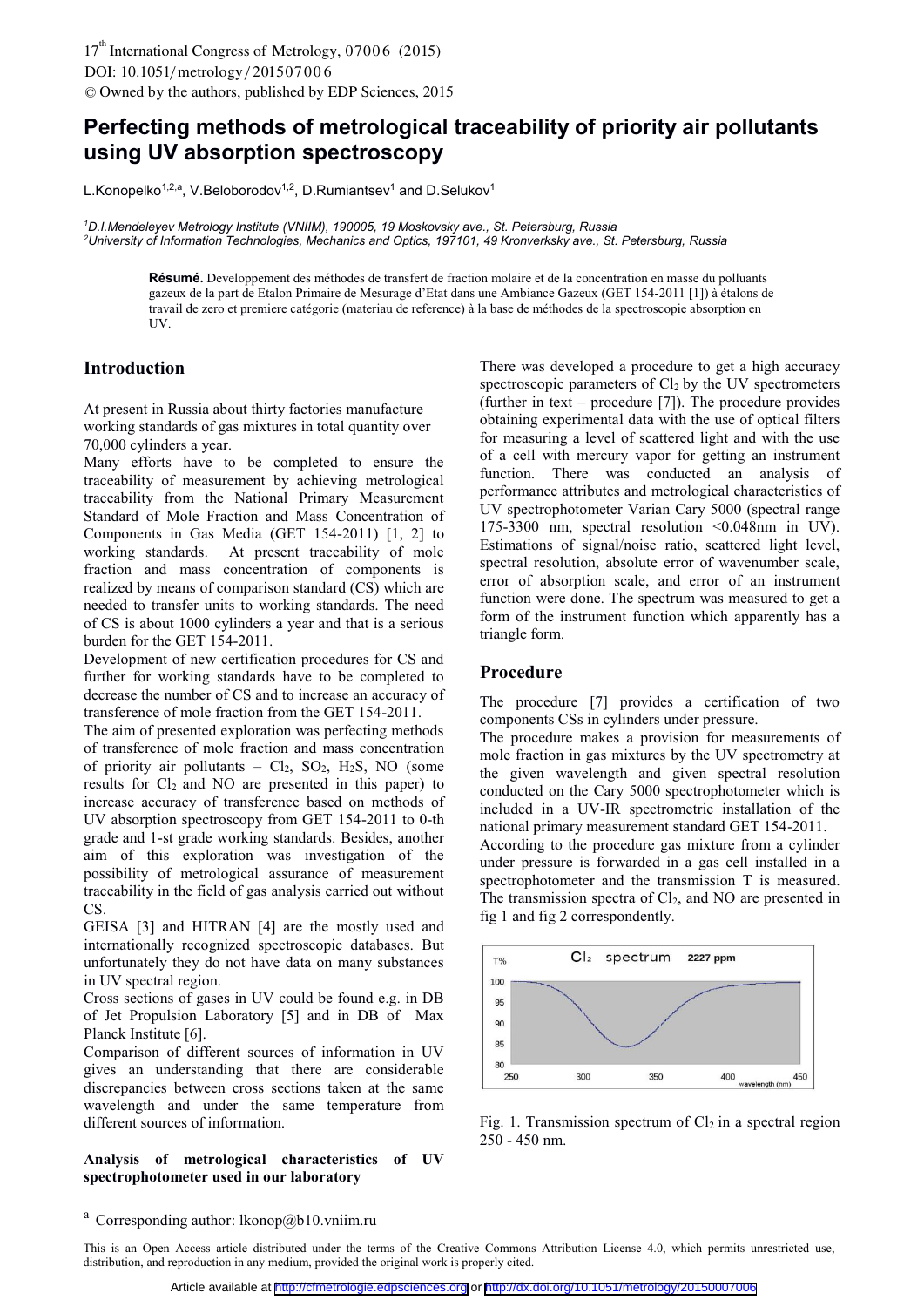

Fig. 2. Transmission spectrum of NO in a spectral region 220 - 235 nm.

The analysis of measured spectra has shown that calibration curve can be expressed as:

$$
X_{\text{measi}} = \frac{t}{P \cdot L} \cdot \frac{k_1 \cdot D}{1 + k_2 \cdot D} \tag{1}
$$

where  $k_1$  and  $k_2$  — coefficients of calibration curve for a given wavelength  $\lambda$ 

and given spectral resolution  $\Delta\lambda$  in units and correspondingly, B - Bell unit; *L* – cell optical path length (m); *Р —* pressure of analyzed binary gas mixture (kPa),  $t$  – temperature of analyzed binary gas mixture (C),  $D$  – optical density.

The shape of calibration curve has been chosen on basis of analysis of dependence of optical density of investigated gas mixture on concentration at the chosen wavelengths and chosen spectral resolutions using measured spectra of CSs.

The coefficients of calibration curve  $k_1$  and  $k_2$  were computed at the stage of the procedure development.

Two cells with the optical lengths 150 and 20 mm were chosen to find coefficients of calibration curve by measuring spectra of CS. The optimal wavelength and spectral resolution were fitted for both cells.

The chosen parameters of the spectrometer are presented in table 1.

| Table 1. Parameters of the spectrometer chosen for the experiment. |  |  |  |
|--------------------------------------------------------------------|--|--|--|
|                                                                    |  |  |  |

| <b>Measured compo-</b><br>nent | Range of mea-<br>surement, %            | Length of a<br>cell, mm | <b>Optical length</b><br>of a cell, mm | Monochromator<br>wavelength, $\lambda$ ,<br>nm | <b>Spectral</b><br>resolution, $\Delta\lambda$ ,<br>nm |
|--------------------------------|-----------------------------------------|-------------------------|----------------------------------------|------------------------------------------------|--------------------------------------------------------|
| N <sub>O</sub>                 | from $0.0050$ up<br>$\text{till } 0.25$ | 150                     | $130 \pm 10$                           | 226.2                                          |                                                        |
|                                | over $0.26$ up till 3                   | 20                      | $10 \pm 0.5$                           |                                                |                                                        |
| Cl <sub>2</sub>                | from $0.05$ up till<br>0.8              | 150                     | $130 \pm 10$                           | 329.6                                          |                                                        |
|                                | over $0.8$ up till $10$                 | 20                      | $10 \pm 5$                             |                                                |                                                        |

The coefficients of calibration curve  $k_1$  and  $k_2$  are presented in table 2.

Table 2. The coefficients of calibration curve  $k_1$  and  $k_2$ .

| Measu-<br>red<br>com-<br>ponent | Mono-<br>Chroma-<br>tor wave-<br>length, $\lambda$ ,<br>n <sub>m</sub> | <b>Spectral</b><br>resolu-<br>tion,<br>Δλ<br>$n_{m}$ | Coeffi-<br>cient<br>$\mathbf{k}_1$ | Coeffi-<br>cient<br>$\mathbf{k}_2$ |
|---------------------------------|------------------------------------------------------------------------|------------------------------------------------------|------------------------------------|------------------------------------|
| NO                              | 226,2                                                                  |                                                      | $2,882 \cdot 10^{-2}$              | $-1,61$                            |
| Cl <sub>2</sub>                 | 329.6                                                                  |                                                      | 0,1191                             |                                    |

Four CS for  $Cl<sub>2</sub>$  with suitable mole fractions were chosen on basis of the analysis of measured spectra. So

calibration curve was obtained with the use of CSs shown in table 1.

Five measurements  $(N = 5)$  of the transmission for m-th CS and i-th measurement  $T_{m,i}$  with a record of temperature  $t_{m,i}$  and pressure  $P_{m,i}$  of gas dmixture in a cell were conducted. Optical density was *Dm,i* calculated for every i-th measurement:

$$
D_{m,i} = \log_{10}(T_{m,i})
$$
\n(2)

Arithmetic means for  $P_m$  and for m-th CS were calculated next. The next necessary criterion was checked:

$$
\frac{S(D_m)}{D_m} \cdot 100 < 0.2 \tag{3}
$$

The criterion (3) was chosen on basis of analysis of precision at transitional stage of measurement of the transmission T with the use of the CS spectra.